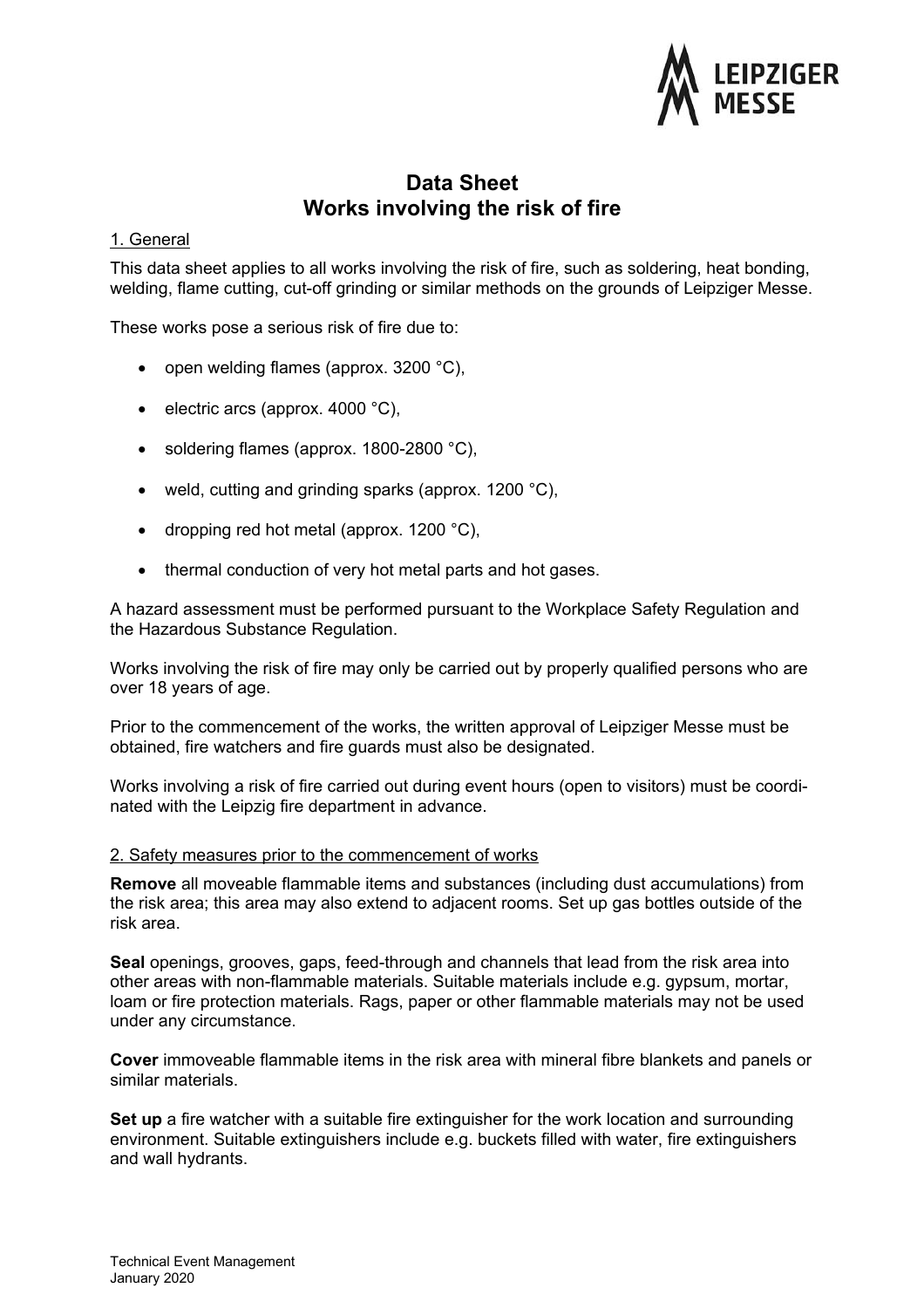**Inform** the executing party and fire watcher about the location of the nearest fire alarm / telephone including phone numbers.

## 3. Safety measures during the works

You must always ensure that flames, sparks, melt droplets, hot gases and vapours or thermal conduction etc. never poses a risk or set fire to flammable items.

Building components that are at risk due to thermal conduction must be cooled with water.

The work location and rooms that are adjacent, above and below this location must be continuously monitored by the fire watcher for possible fire sources.

Suitable and functional extinguishing devices must be kept available.

In the case of fire, works must be discontinued immediately, the fire department and control centre must be informed and fire fighting activities must be commenced immediately.

## 4. Safety measures after completion of the works

Based on experience, many fires only break out several hours after the completion of works involving a risk of fire. Therefore multiple diligent inspections are required. To this end, the fire guard must carefully inspect the environment surrounding the work location, including neighbouring rooms, for smell of fire, suspicious heat formation, smouldering locations and fire pockets.

This inspection may have to be carried out for several hours at short intervals until it can be concluded with near certainty that a fire will not occur.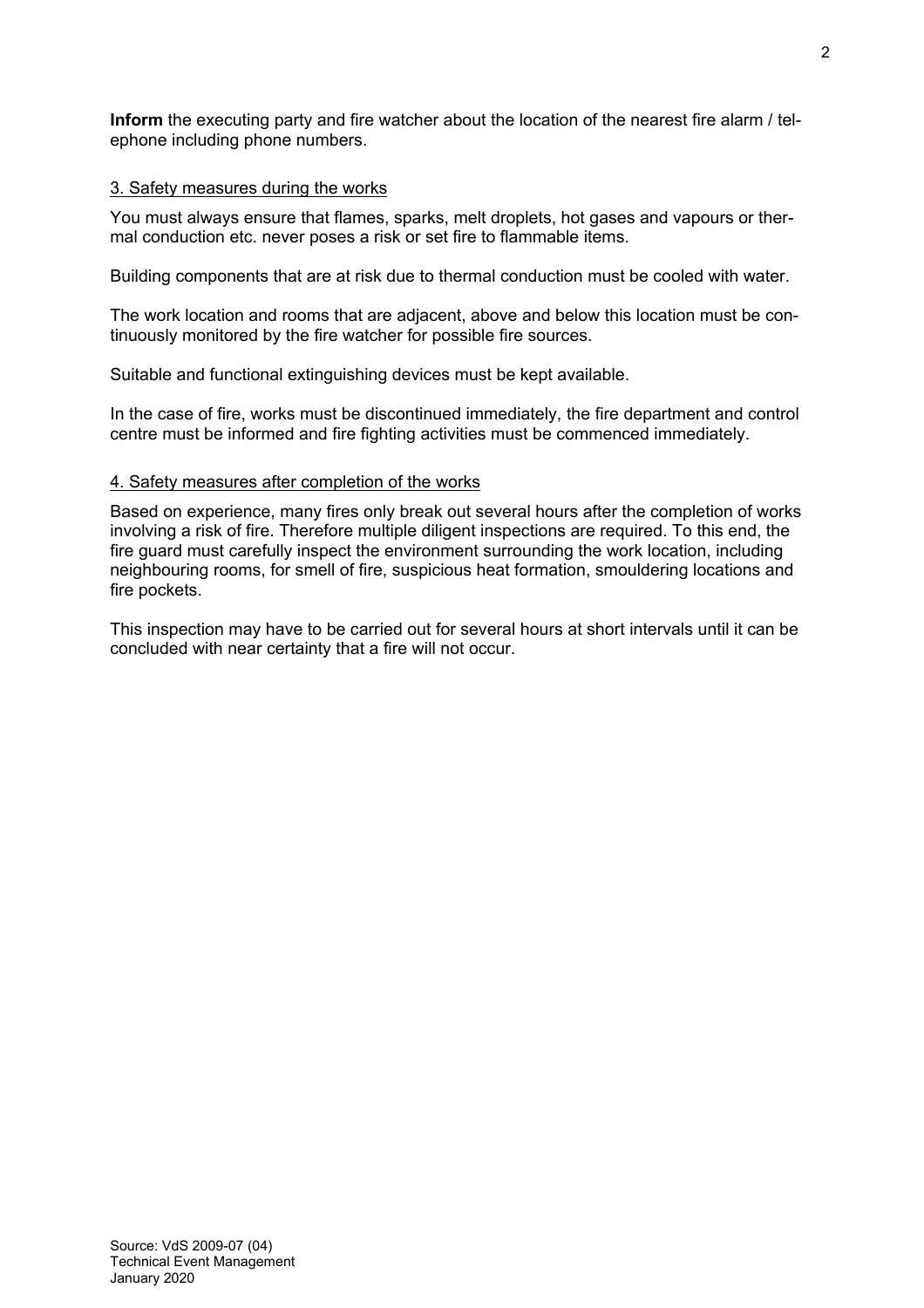

## **Data Sheet Use of liquid gas heating devices (radiant heaters)**

## 1. Contact person

Leipziger Messe GmbH Technical Event Management Department (TI-VT)

| Messe Allee 1 | Tel.: 0341 / 678 - 9906                          |
|---------------|--------------------------------------------------|
| 04356 Leipzig | E-Mail: veranstaltungstechnik@leipziger-messe.de |

This department coordinates all required boundary conditions with the company's project manager.

## 2. Application area and principles

This data sheet applies solely to the premises of Leipziger Messe GmbH. The use of liquid gas heating devices must be reported to Leipziger Messe in a timely manner.

Solely equipment that meets the operating criteria for commercial use may be used (including protection against hose breakage and safety pressure regulator with relief pressure valve).

## **These items may only be used outside of buildings.**

#### 3. Requirements and information

The installation location must be coordinated with the Technical Event Management Department.

The manufacturer's installation and operating instructions must be observed.

Safety clearances must be adhered to.

Suitable extinguishing devices - Fire extinguishers min. 6 LE (extinguishing units) must be made available.

The storage of reserve gas bottles inside the trade fair building is prohibited.

Leipziger Messe reserves the right to conduct a gas safety inspection by an expert (subject to charges) if it becomes apparent that the manufacturer's specifications regarding the safety requirements have not been met.

#### 4. Implementation

Use may only be commenced once all boundary conditions and requirements have been met.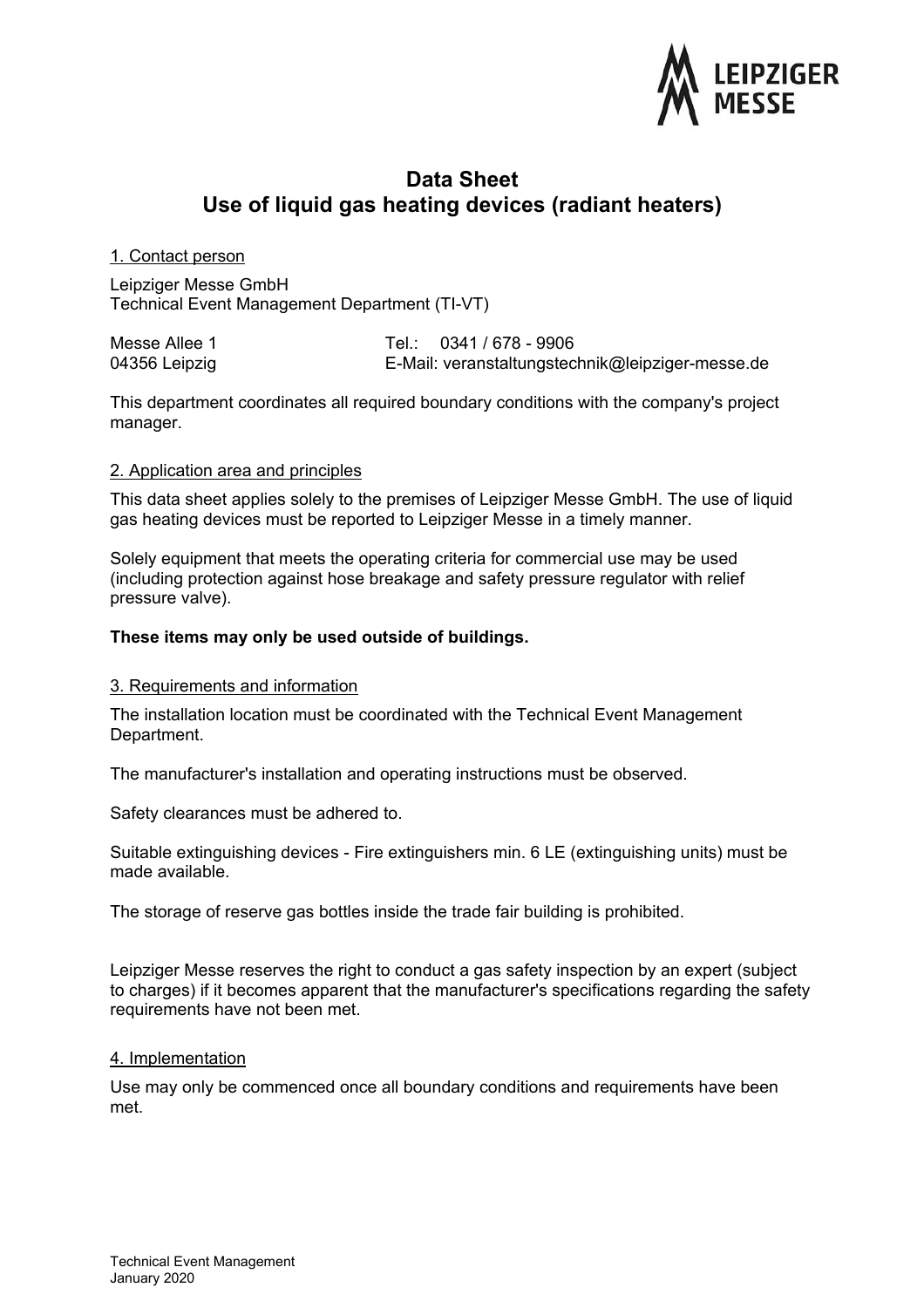

## **Data Sheet Use of propane gas**

## 1. Contact person

Leipziger Messe GmbH Technical Event Management Department (TI-VT)

| Messe Allee 1 | Tel.: 0341 / 678 - 9906                          |
|---------------|--------------------------------------------------|
| 04356 Leipzig | E-Mail: veranstaltungstechnik@leipziger-messe.de |

This department coordinates all required boundary conditions with the company's project manager.

## 2. Application area and principles

This data sheet applies solely to the premises of Leipziger Messe GmbH. Liquid gas may only be used with the express approval of Leipziger Messe. Approval must be obtained in writing (order form A12 "Pressurised and liquid gas cylinders" or online ordering system). The provisions are enshrined in the Technical Guidelines (5.7.1).

## 3. Requirements and information

The gas is required for the presentation of an exhibit.

The installation location must be coordinated with Technical Event Management. It must be marked with a warning sign (W19).

The gas may only be connected following a gas safety inspection (subject to charges). (Inspection of supply line and pressure regulating equipment). Request on-site testing via any telephone at all hall gates on speed dial 9906

Suitable extinguishing materials must be made available (at least one powder fire extinguisher min. 6 LE).

Gas bottles may only be replaced outside of event hours. Replacements are provided either by the specialist firm of Leipziger Messe, or the specialist firm of Leipziger Messe must inspect the compressed gas system after the bottles have been replaced.

#### 4. Implementation

Use may only be commenced once all boundary conditions and requirements have been met.